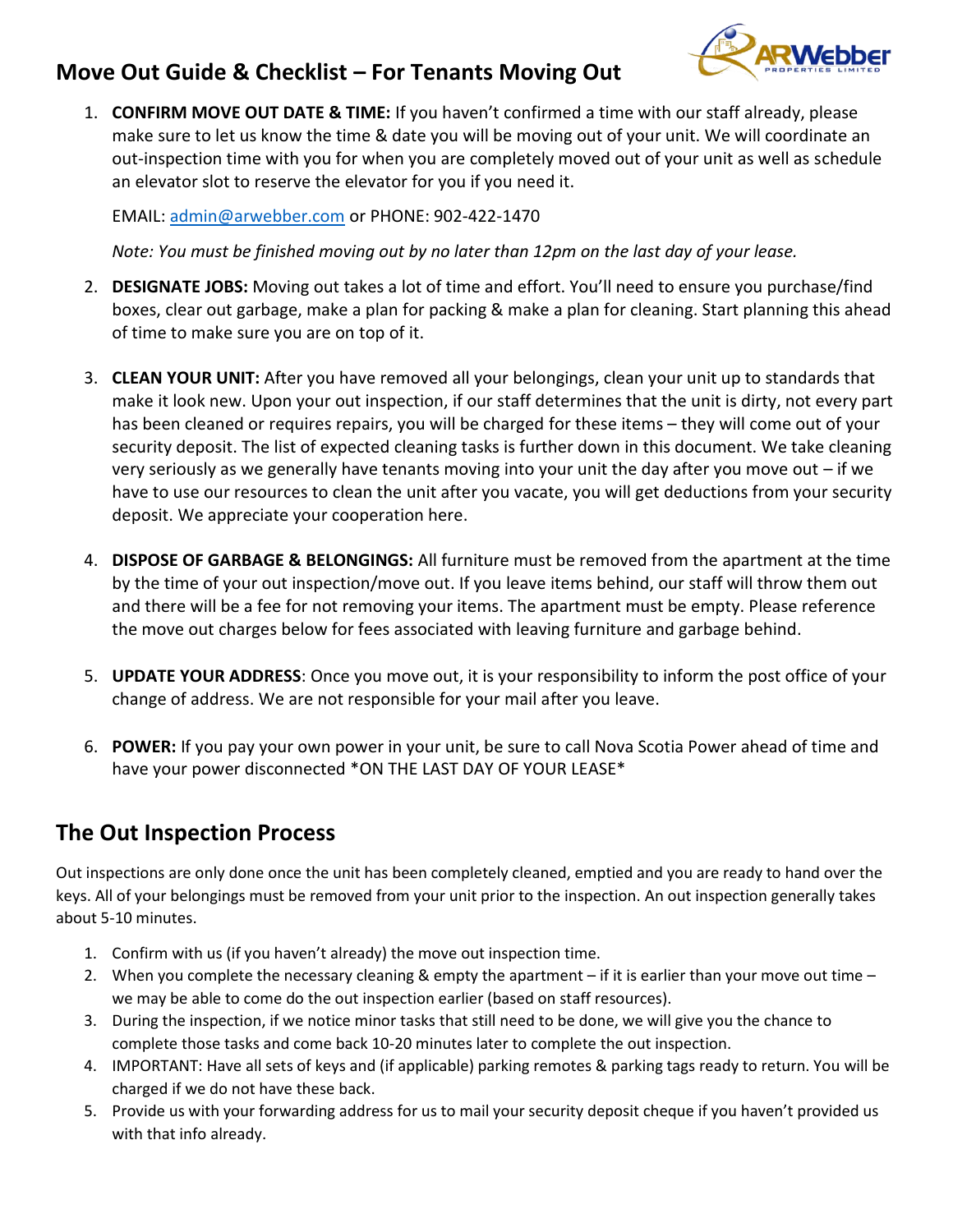# **CLEANING INSTRUCTIONS – VERY IMPORTANT**

When vacating your apartment, please make sure this list is completed to the best of your ability. Failure to do so will result in a deduction from your security deposit. The unit must be returned to us in a like-new condition.

- **Stove:** Pull the stove away from the wall. Clean the inside of the oven, the stove top and burners, the sides, the knobs, and the bottom drawer. Keep the stove away from the wall for your inspection. Oven cleaner spray should be provided to you in a cleaning package, however if not you are still responsible for cleaning the inside of your oven. Oven cleaner spray needs to sit & soak in for at least an hour before cleaning – so be sure to plan ahead for this. Your oven must be cleaned prior to move out.
- **Refrigerator:** Pull the fridge away from the wall. Clean the inside fridge and freezer, all grills, bins, and rails. Clean the exterior sides, top, and front of the fridge. Keep the fridge away from the wall for your inspection.
- **Kitchen Cupboards:** Clean out all cupboards and drawers. Clean outside doors and inside shelves.
- **Counter:** Clean countertops and kitchen sink.
- **Windows:** Clean all glass windows, especially the patio doors. Wipe down window sills, and don't forget to remove all patio furniture and accessories.
- **Bathroom:** Clean vanity, tub, tub surround, toilet, mirror, walls, and floor. Remove all shower curtains, hooks, and toilet paper from the bathroom.
- **Floors:** Sweep and mop ALL floors
- Baseboards: Wipe / Dust all baseboards.
- **Walls:** Remove any nails and pins from the wall. Scrub off marks that may be on walls.
- **Closets:** Empty contents from ALL closets. Wipe down shelves & clean closet floors.
- **Light Bulbs:** Replace any burnt out light bulbs.
- **Vents:** Clean the vents as best as possible prior to move out.

\*\* Absolutely no painting allowed. No repairs are to be attempted by the tenant \*\*

## **>>SEE NEXT PAGE FOR MOVE OUT CHARGES.**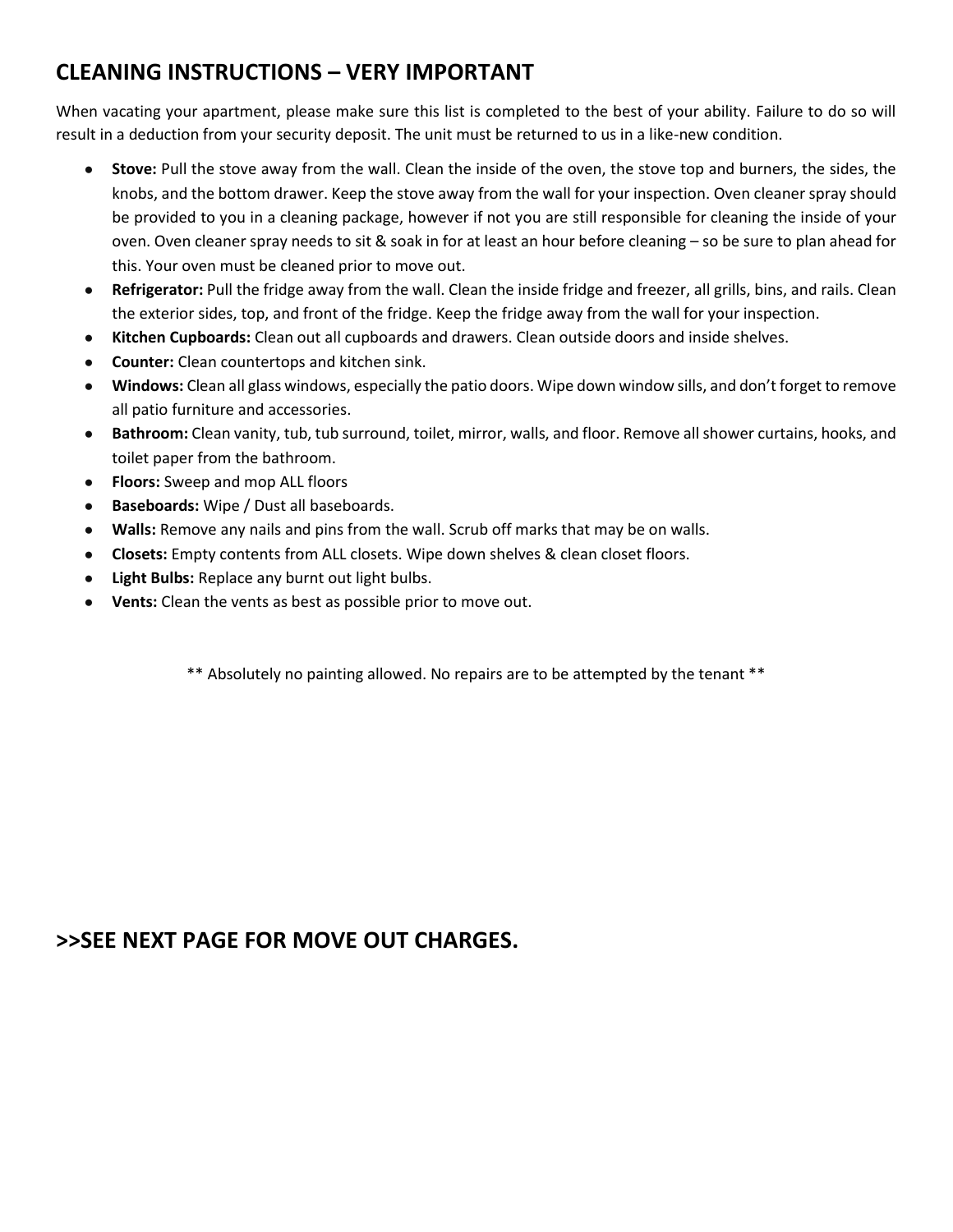# **MOVE OUT CHARGES / DEDUCTIONS**

This is a list of estimated charges\* that may be assessed should cleaning, repairs and/or replacements be required to prepare the Unit for future occupancy. The purpose of this list is to give you an idea of the possible charges and is not intended to be a complete listing of all charges. Any common area damages, cleaning or disposal will be split among all the residents in the Unit.

| Item                                              | Charge        |
|---------------------------------------------------|---------------|
| <b>Full Unit Clean</b>                            | \$250.00      |
| <b>Bedroom Clean</b>                              | \$100.00      |
| Bathroom Clean                                    | \$125.00      |
| Sweep/Mop                                         | \$50.00       |
| Stove Top/Burners/Oven                            | \$125.00      |
| Fridge                                            | \$75.00       |
| Cupboards                                         | \$30.00       |
| Bathtub                                           | \$50.00       |
| Toilet/Sink                                       | \$25.00       |
| Holes in Wall                                     | \$5.00/each   |
| Light Fixture (Repair/Replacement)                | \$75.00       |
| Outlet/Switch Cover                               | \$5.00/each   |
| <b>Repaint Walls</b>                              | \$100.00/room |
| Replacement Keys                                  | \$50.00       |
| <b>Replacement Remote</b>                         | \$60.00       |
| Replacement Smoke Detector                        | \$25.00       |
| Large Item Disposal (e.g. Couch, Dresser,<br>Bed) | \$150.00      |
| Small Item Disposal (e.g. TV, Boxes, Chair)       | \$75.00       |
| Garbage Bag Disposal                              | \$25.00       |

\*Prices subject to change